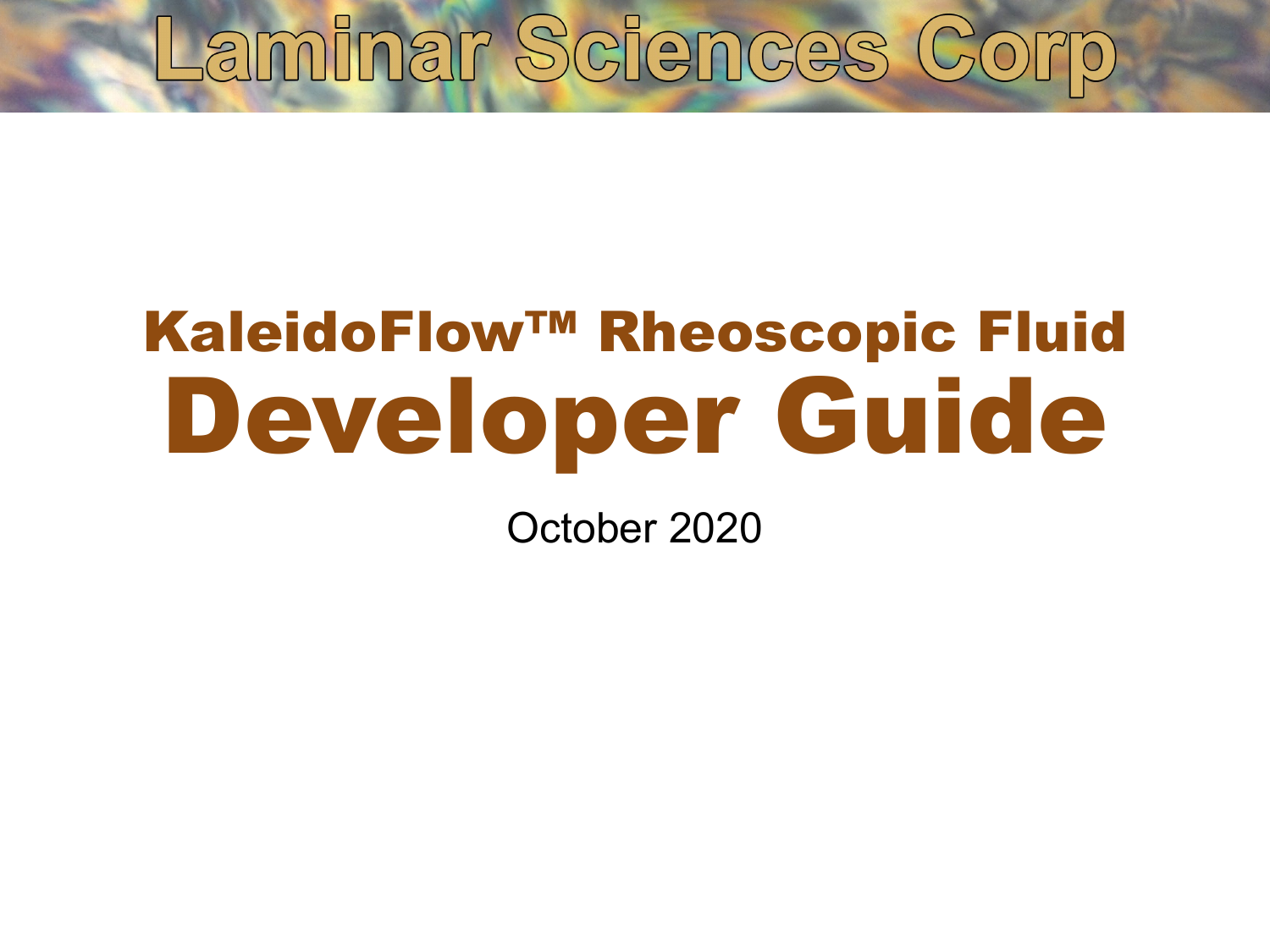## Developer Guide Contents

- KaleidoFlow™ Rheoscopic Fluid Care & Handling
- Fundamentals of KaleidoFlow Fluid Use
	- Water-tight containers
	- Polarization
	- Light sources
	- Fluid movement
- How to use LSC Fluid Comparison Discs
- Investigations on 90 degree light path
- Materials Supplier Suggestions

Abbreviations used in the document KaleidoFlow Rheoscopic Fluid: KRF, The Fluid, Fluid Laminar Sciences Corp: LSC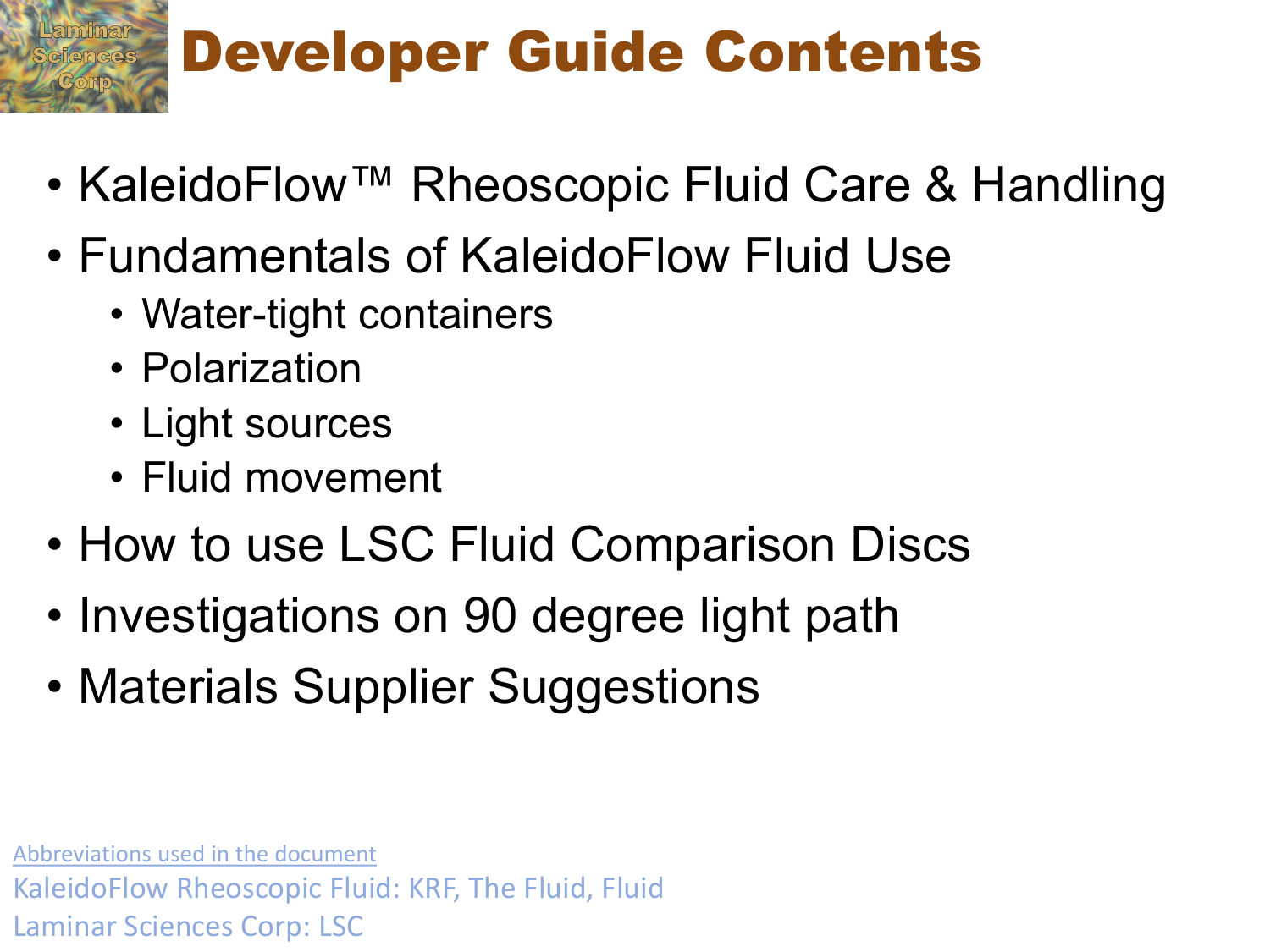## Fluid Care & Handling

#### Fluid Care

- There is no known wear-out mechanism for KDF. When protected from contamination or evaporation, the streaming birefringence properties should continue in perpetuity.
	- LSC has a 10-year old tank/pump demonstration device still working as new
- KDF is sensitive to ionic contamination. Ionic contamination will cause the particles in the fluid to flocculate – irreversibly clump into fuzzy balls.
	- Salts, tap water and plumbers putty are known flocculation agents
	- Sweat and oils from human skin is a suspected flocculation agent
- KDF has been successfully mixed with acetone (in experiments to reduce viscosity). As more 'known safe' mix agents are discovered, they will be listed here.
- KDF, being water-based, will evaporate. If the evaporation is slight, deionized or distilled water can be used to replace the evaporated water.
- If KDF is allowed to nearly or completely dry out, the particles will adhere strongly to the whatever surface or container the fluid was in and will likely be difficult to remove. Soaking or immersing the dried particles might remove them, but there are instances where the dried residue can not be washed away. The dried residue should not be scraped or sanded away; dispose of the articles with fluid residue.

#### Fluid Handling

- Rinse any fluid containers, modules, tanks, etc with distilled or de-ionized water before filling them with KRF.
- It is suggested that nitrile gloves when working on vessels for KRF so as to limit the chance that human skin salts or oils contaminate the fluid. There is also a chance that some people might find that the silicate particles in KRF irritate their skin.
- KRF is colloidal of tiny silicate particles in very pure water. As such, it is not toxic. But no testing has been done, or will be done, on ingestion by mammals. **Do not ingest KRF.**
- Do not aerosolize the KRF.
- KDF spilled on clothing or textiles may stain. Rinse out any affected clothing or textiles immediately and then machine wash them for best chance of preventing stains.
	- An experiment done by LSC indicates that cotton fabrics can be washed clean, but synthetic blends might retain a very light stain mark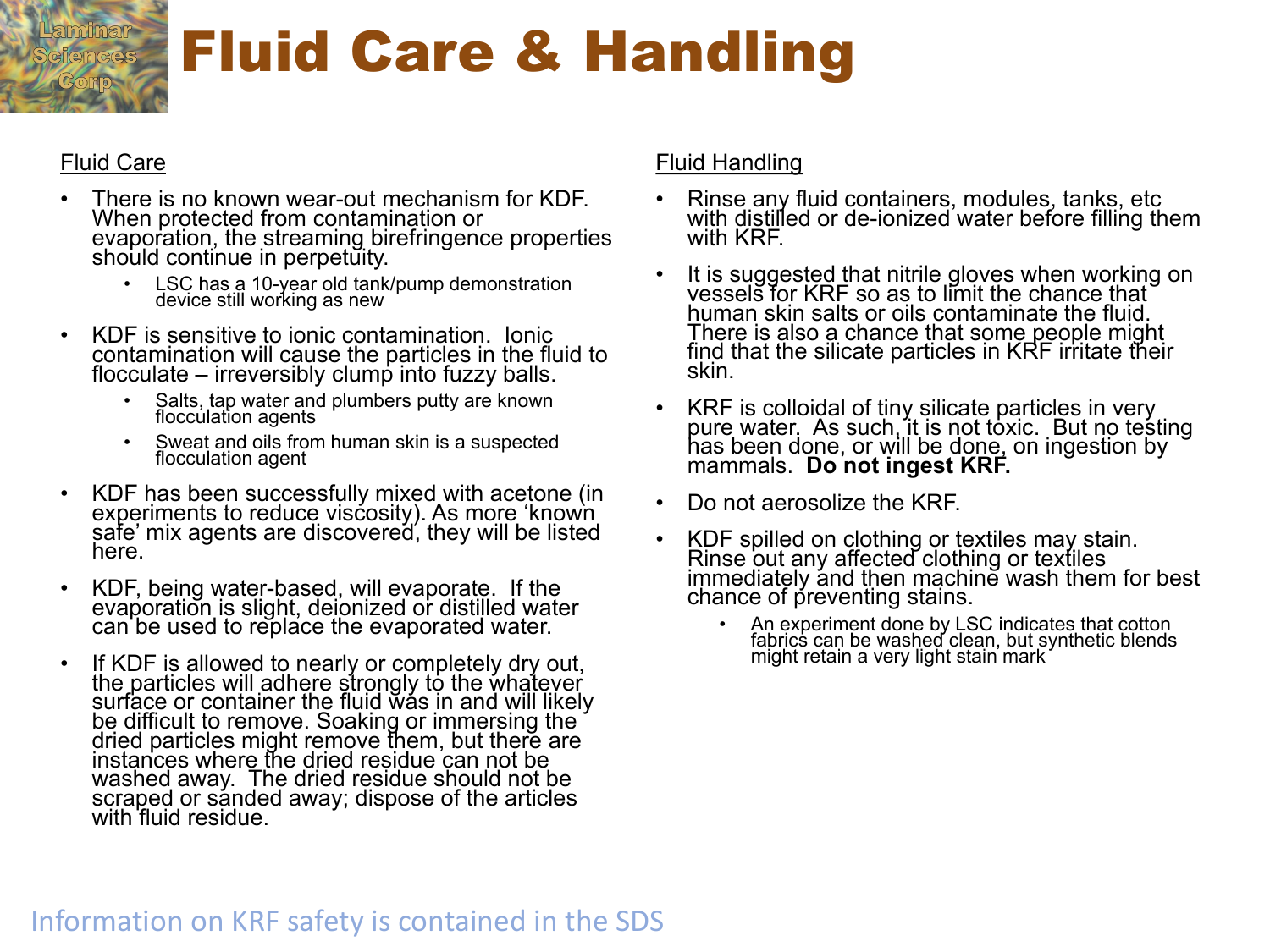### Fundamentals of KaleidoFlow Fluid Use

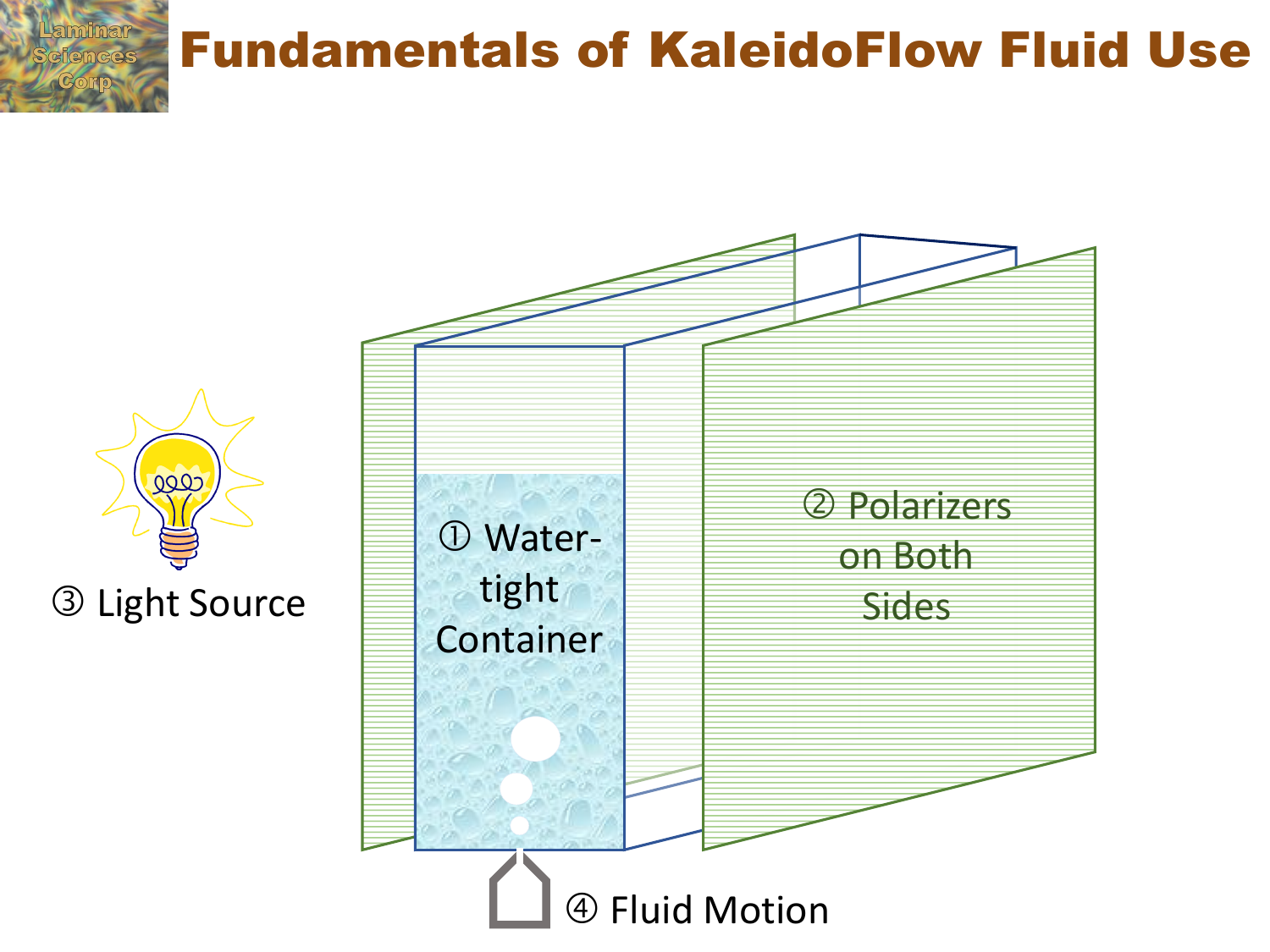



- 1. Water-tight container
	- Hobbyist/Educational Fluid Formulation
		- 0.125" to 1.625" effective thickness range
		- $0.25'' 1.0''$  thickness is sweet-spot
	- Professional Fluid Formulation
		- 0.125" to ~4.0" effective thickness range
		- $\cdot$  0.25" ~2.0" thickness is sweet-spot
- 2. Polarizers on both sides
	- Linear polarizers: parallel, crossed or any angle
	- Circular polarizers: also work
- 3. Light Source
	- Full-spectrum white light
		- Warmer color temps create an amber, 'steam punk' look
		- Cooler color temps make the fluid appear clear and deliver more blues
	- Backlight uniformity versus hot spots is designer choice
- 4. Fluid Motion
	- Air bubbles
	- Pumped fluid
	- Objects moving in fluid
	- Fluid container motion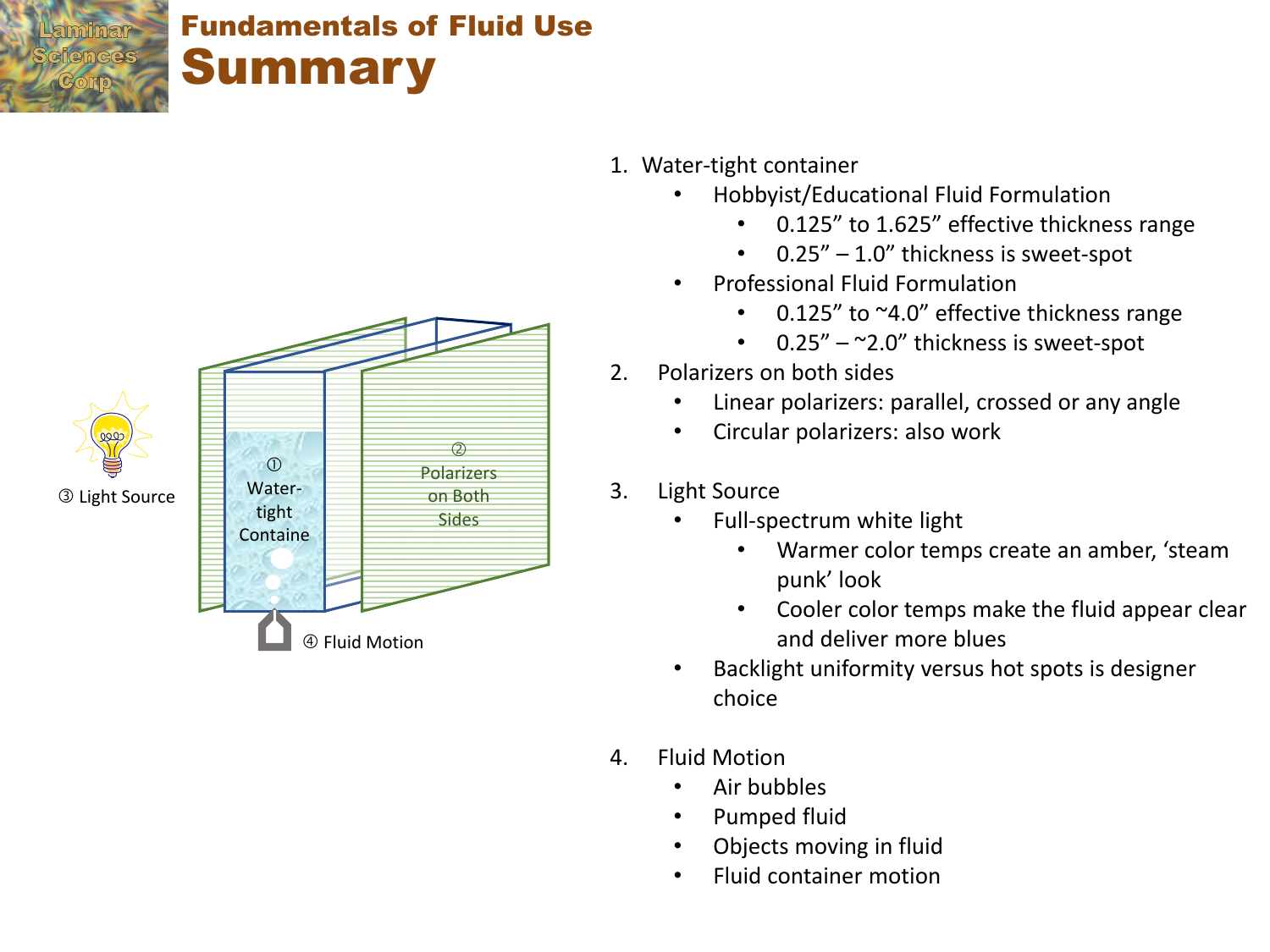#### Fundamentals of Fluid Use Water-tight Containers



• Fluid Depth Suggestions

- "depth" means the dimension parallel to light path through the fluid
- Professional Fluid Formulation
	- "Pro" formulation transmits ~40% more light than the "H/E" formulation
	- $0.25'' 2.0''$  is sweet-spot of fluid depth
	- Depths below 0.25" have not been adequately explored by LSC. Given the microscopic size of the particles in the fluid, however, it is reasonable to assume the streaming birefringent will occur at smaller depths.
	- LSC has built fluid tanks up to 4.0" deep. Between depths of 2" to 4", colors generated in the back of the fluid can obscured by colors closer to the viewer. It is suggested that depths between 2-4" are best used in artistic designs, not fluid flow visualization designs.
- Hobbyist/Educational Fluid Formulation
	- $\cdot$  0.25" 1.0" is sweet-spot of fluid depth
	- LSC has seen acceptable results up to 1.625" depth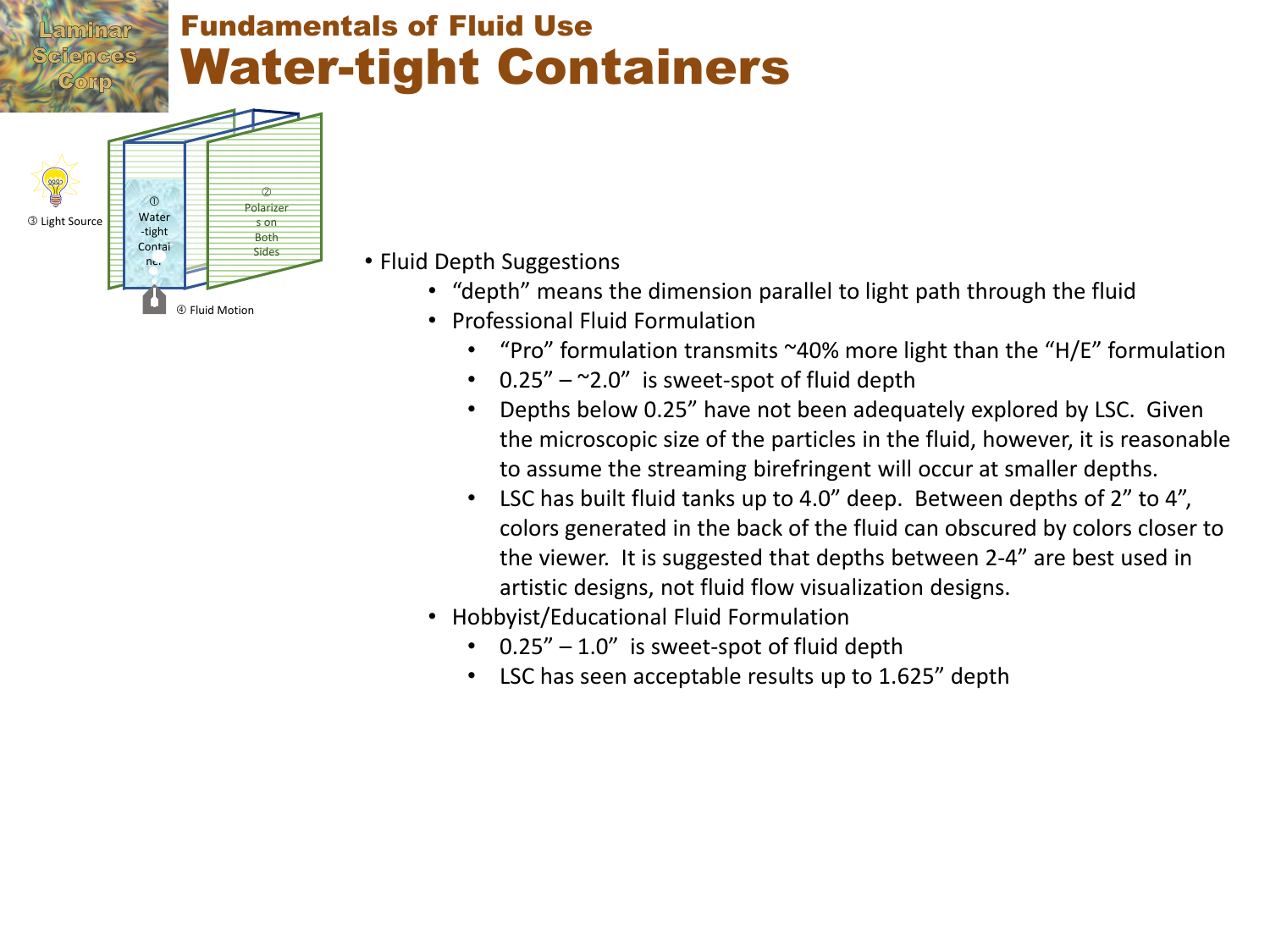### Fundamentals of Fluid Use Water-tight Containers



- Container Construction
	- LSC has used primarily cast and extruded acrylic (Poly(methyl methacrylate) (PMMA)) plastic sheets
	- Acrylic is slightly hydroscopic. In some LSC designs the acrylic panes will convex inward as they absorb water, making the fluid depth smaller in the center of the container
	- Glass or any other non-stressed plastic should work fine
	- Stressed plastic (e.g. blow mold plastic bottles) will introduce other colors as the stresses become birefringent in polarized light
- Glues and Cements
	- TAP Plastics acrylic cement
- Gaskets
	- Plumbers putty has caused flocculation (after several weeks)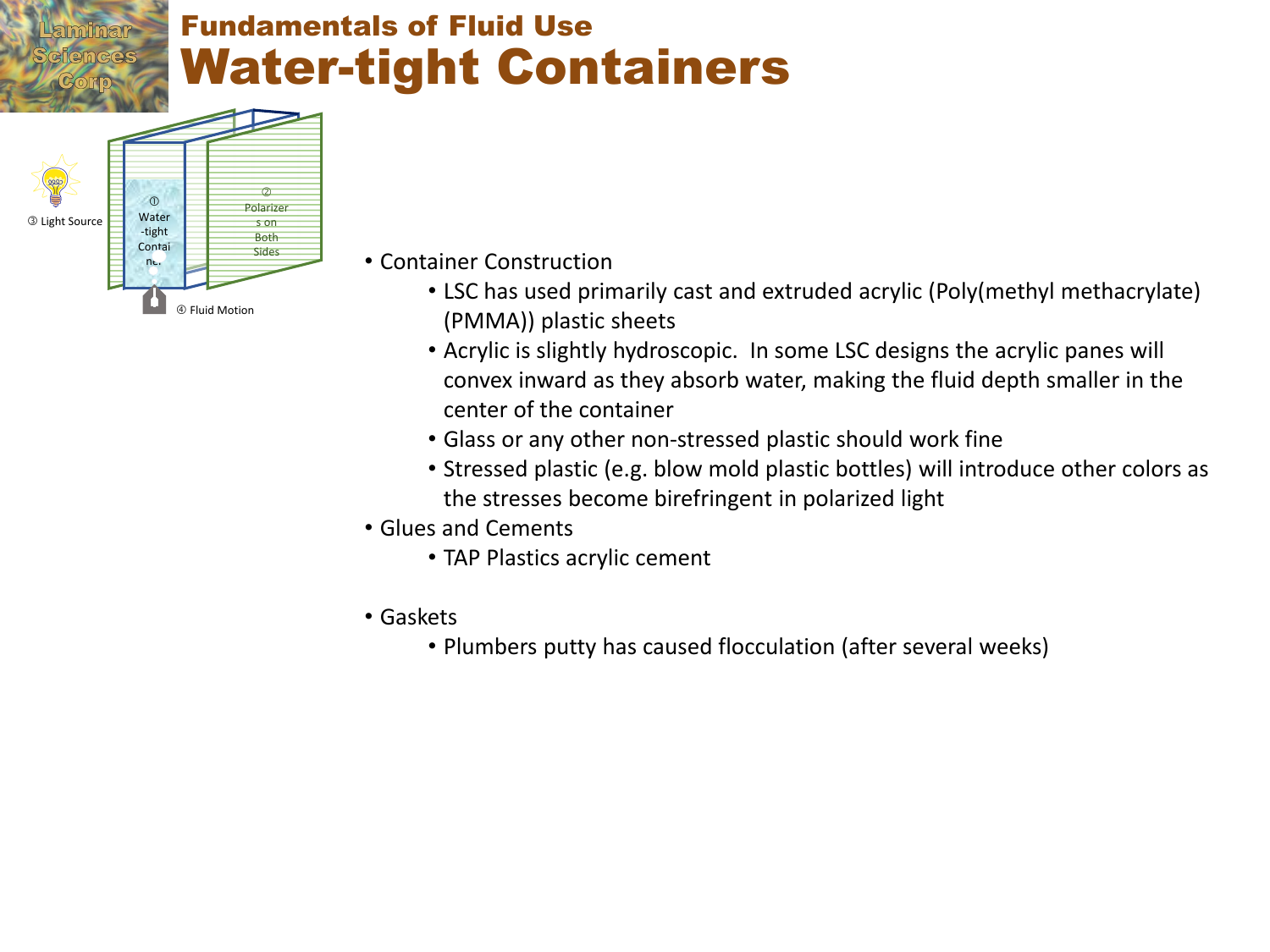## How to use LSC "Comp" Discs



Rotating the front polarizer allows the developer to see how KaleidoFlow Rheoscopic Fluid shows different aspects of the flow conditions based on the orientation between the back and front polarizers.

#### Artistically:

Parallel polarizers allow more light to pass through the disc and the fluid produces lighter colors. When the polarizers are 90 degrees crossed, the fluid produces large fields of dark 'haze' and more intense colors around the 'haze'. Crossed polarizers also allow less light to come through (although the pictures to the right don't show it because the camera employed auto exposure)





"Comp" discs will be available soon in the LSC Store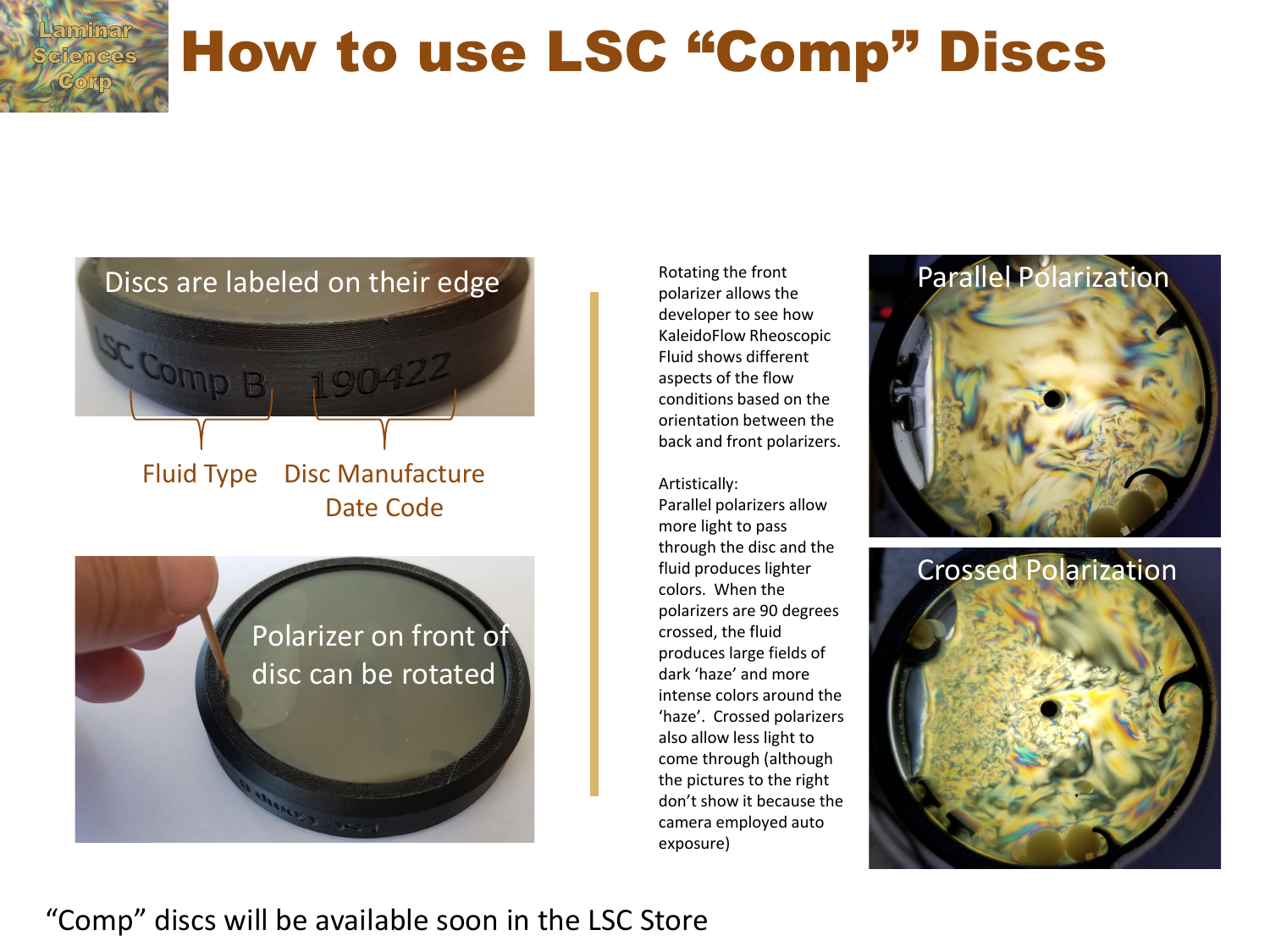### 90 Degree Light Path Investigations

*Customers often ask if they need a linear light path – the answer (so far) is unfortunately "yes"*

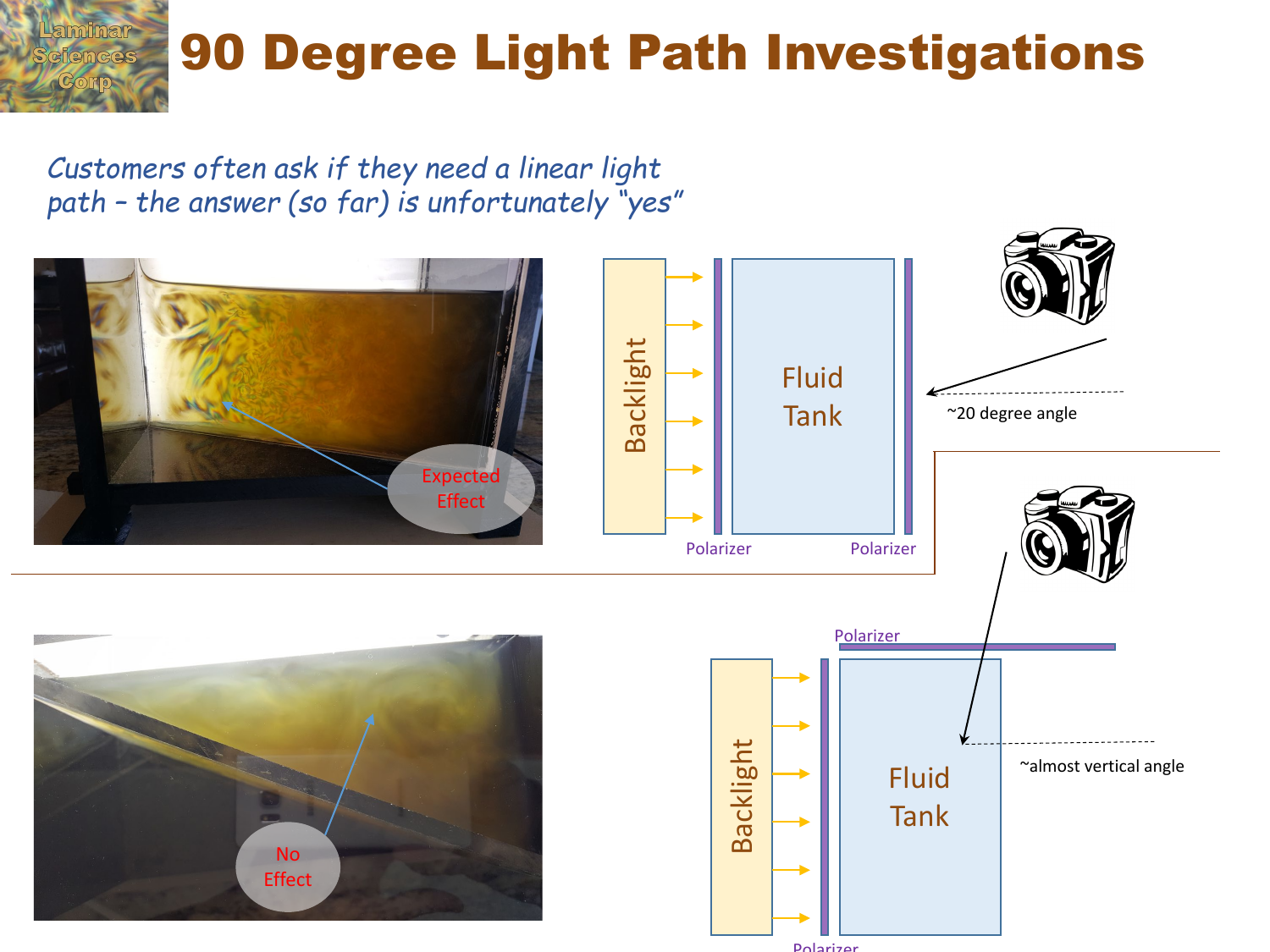Unexplained Phenomena

*OTOH, maybe there is yet more physics of streaming birefringence to be discovered*